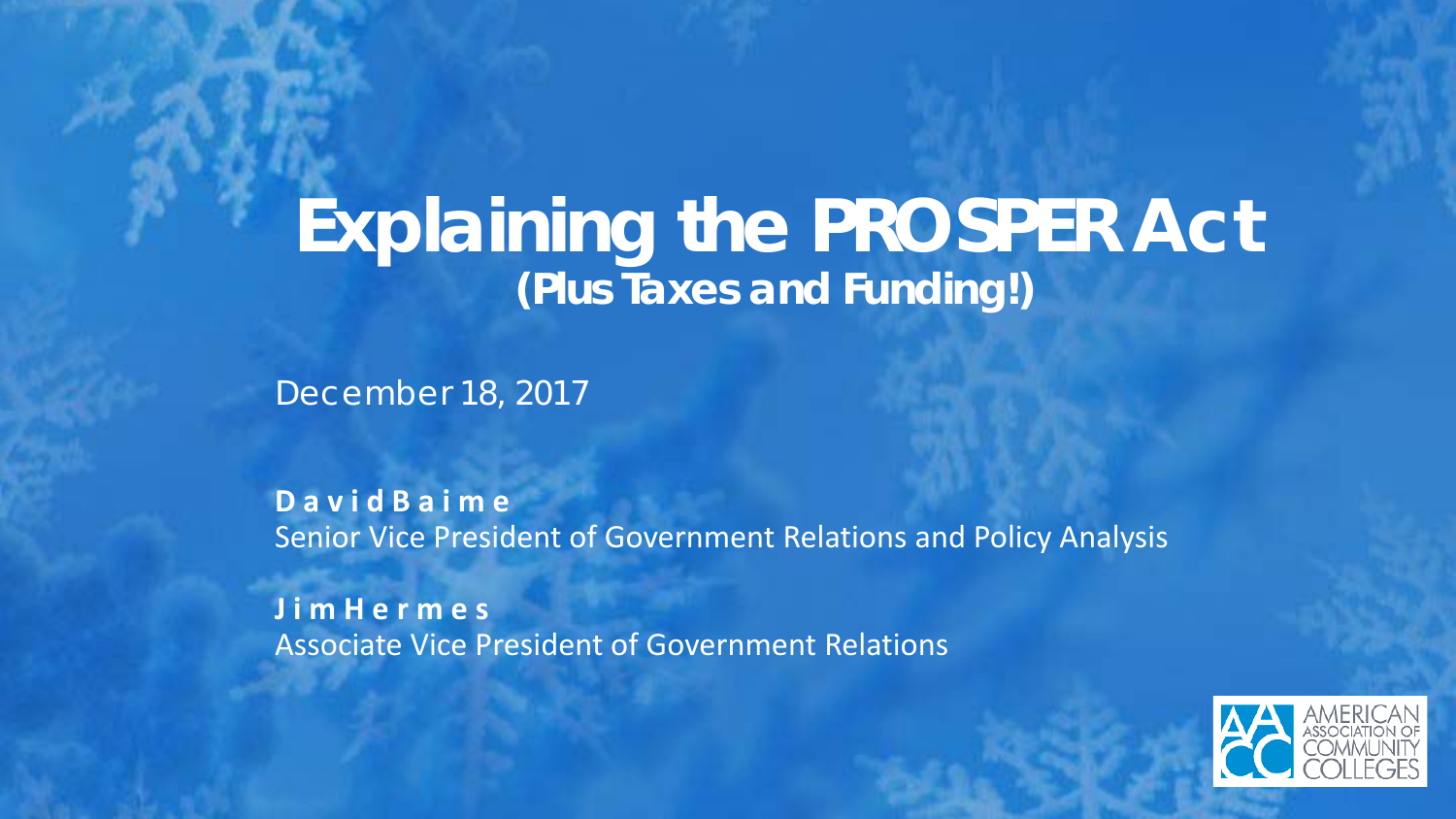#### **PROSPER Act – General**

- Promoting Real Opportunity, Success and Prosperity Through Education Reform (H.R. 4508)
- Introduced Friday, December 1 by Ed/Workforce Chair Rep. Virginia Foxx (R-NC) and Higher Education Subcommittee<br>Chair Rep. Brett Guthrie (R-KY)
	- 542 pages
- Approved December 12 by Ed/Workforce Committee on Party-Line Vote
- Rep. Foxx Plans to Bring Bill to Floor in Early 2018
- AACC Wrote to Committee on Introduced Bill, Did Not Support
- No Companion Senate Bill Yet, Legislation of Some Type Expected in 2018

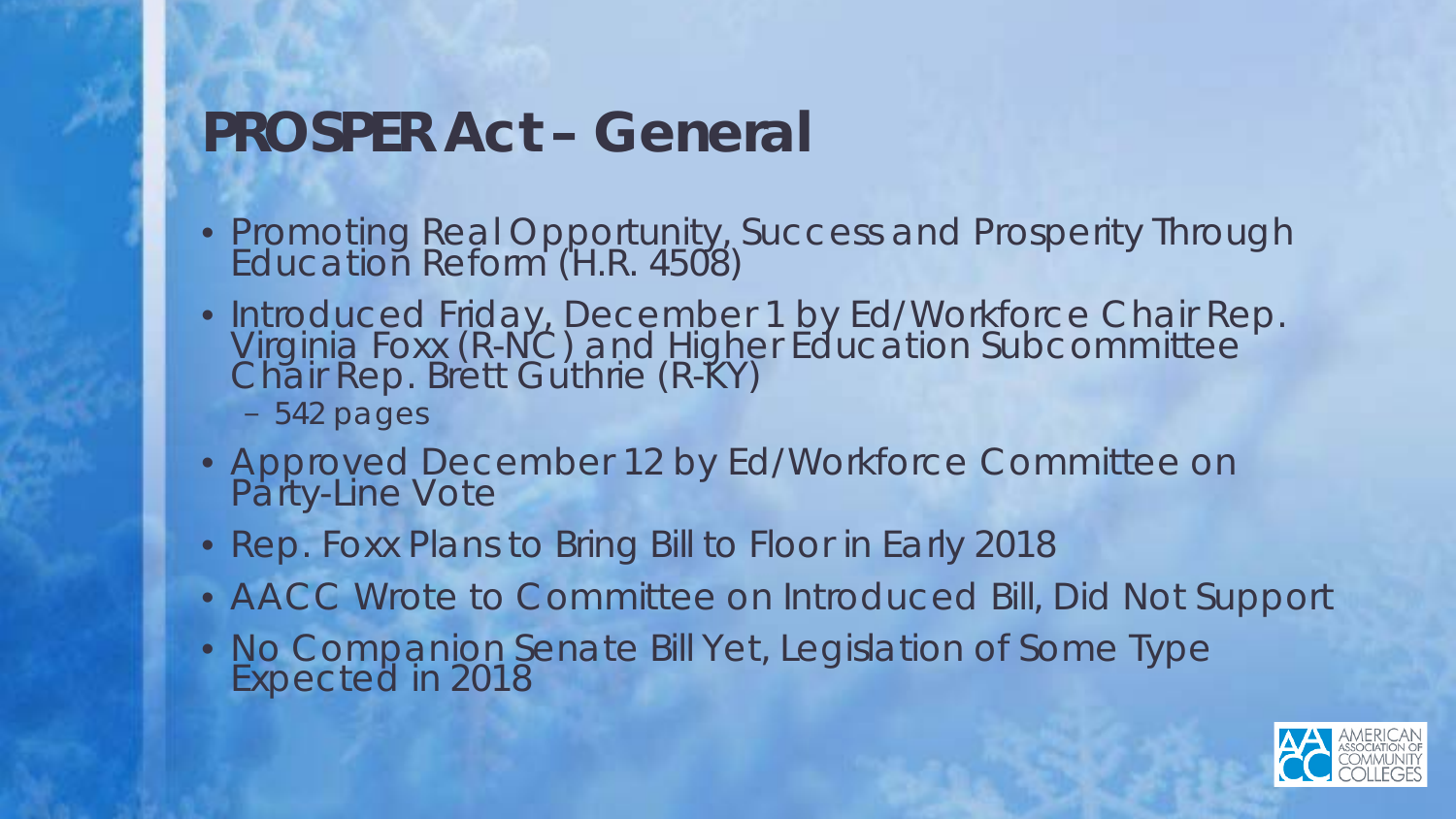#### **PROSPER Themes**

- "Reforming" the HEA, Not Merely Reauthorizing
	- As per Foxx's opening statement
- Emphasis on Meeting Current Workforce Needs
- Simplification and Streamlining of Programs
- Unfunded Programs are Eliminated, Authorization Levels are Set at Current Levels or Reduced
	- Bill not yet scored by CBO
- Tilt Towards Newer Providers, Away from Traditional Higher Education

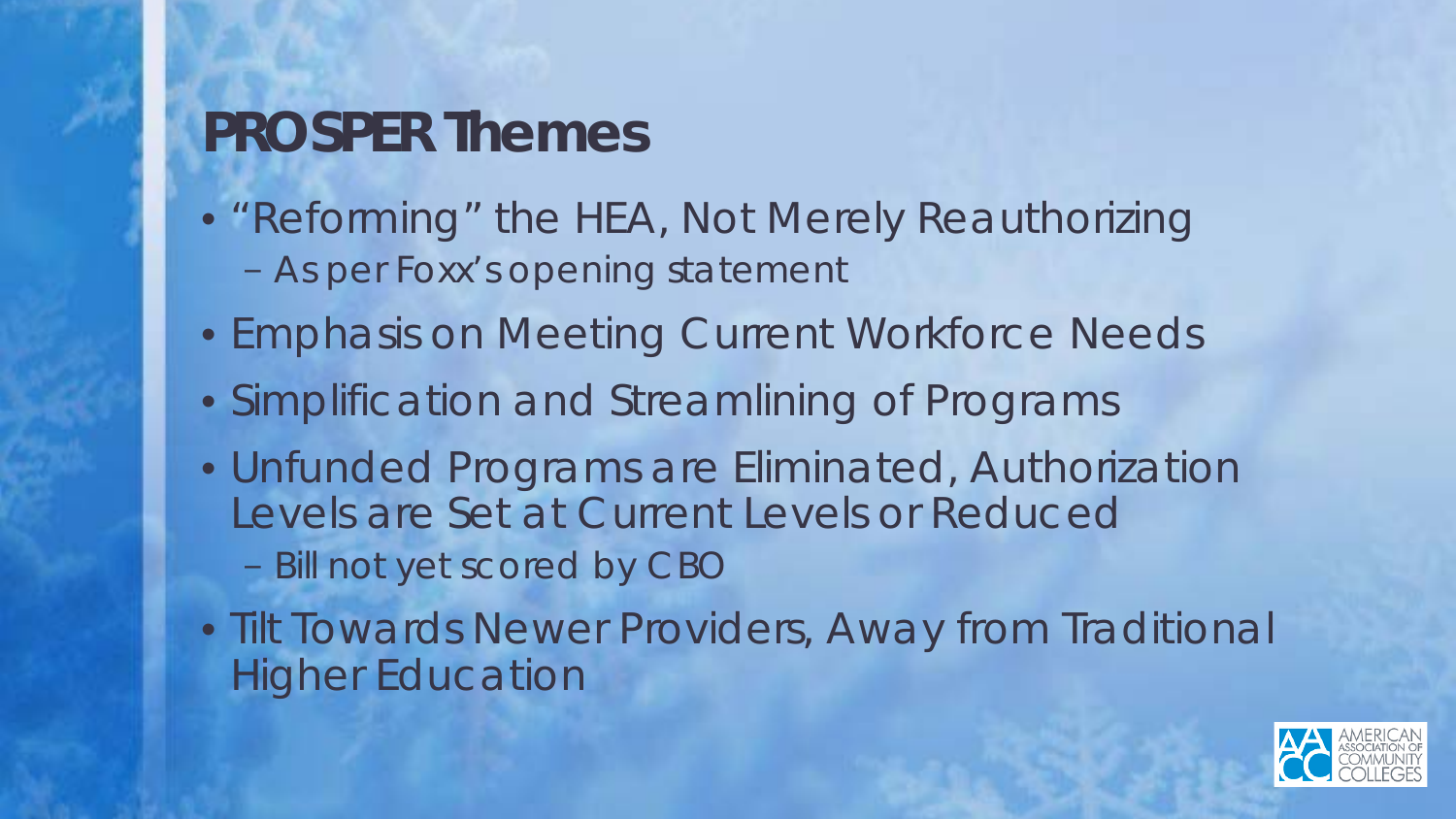#### **Ed/Workforce Mark-Up of H.R. 4508**

#### • Marathon Affair

- More than 60 amendments, most Democratic
- Only 2 Democratic amendments adopted
- Democrats Repeatedly Criticized Lack of Time to Digest Bill
	- Foxx produced countervailing examples when Dems controlled House
- Votes Overwhelmingly Party-Line
	- Some crossovers on less prominent issues
- Exchanges Relatively Muted Given Context

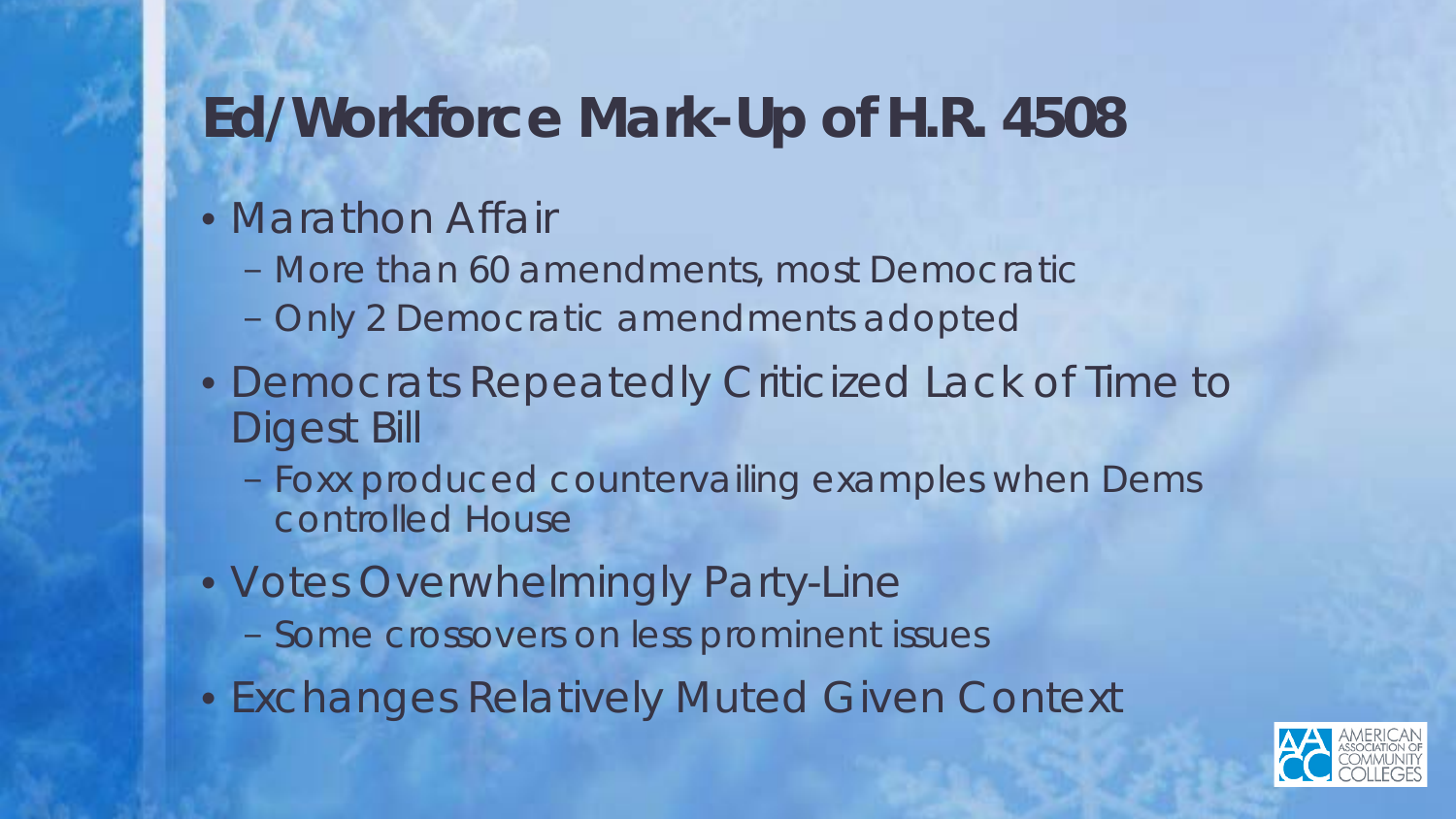#### **Institutional Eligibility**

- "Single Definition" of Institution of Higher Education
	- For-profits given same statutory standing as traditional higher education institutions
	- AACC had successfully opposed in previous reauthorization
	- Proprietaries denied access to Titles III and V
- Unaccredited Providers May Partner With Eligible Institutions to Deliver 100% of Program
- New Short-Term Program Eligibility for Title IV Programs
	- 300 599 clock hours
	- Could draw in new institutional providers (if accredited)
- State Licensure Applies Only in State in Which College is Located
	- In contrast to Obama regulations

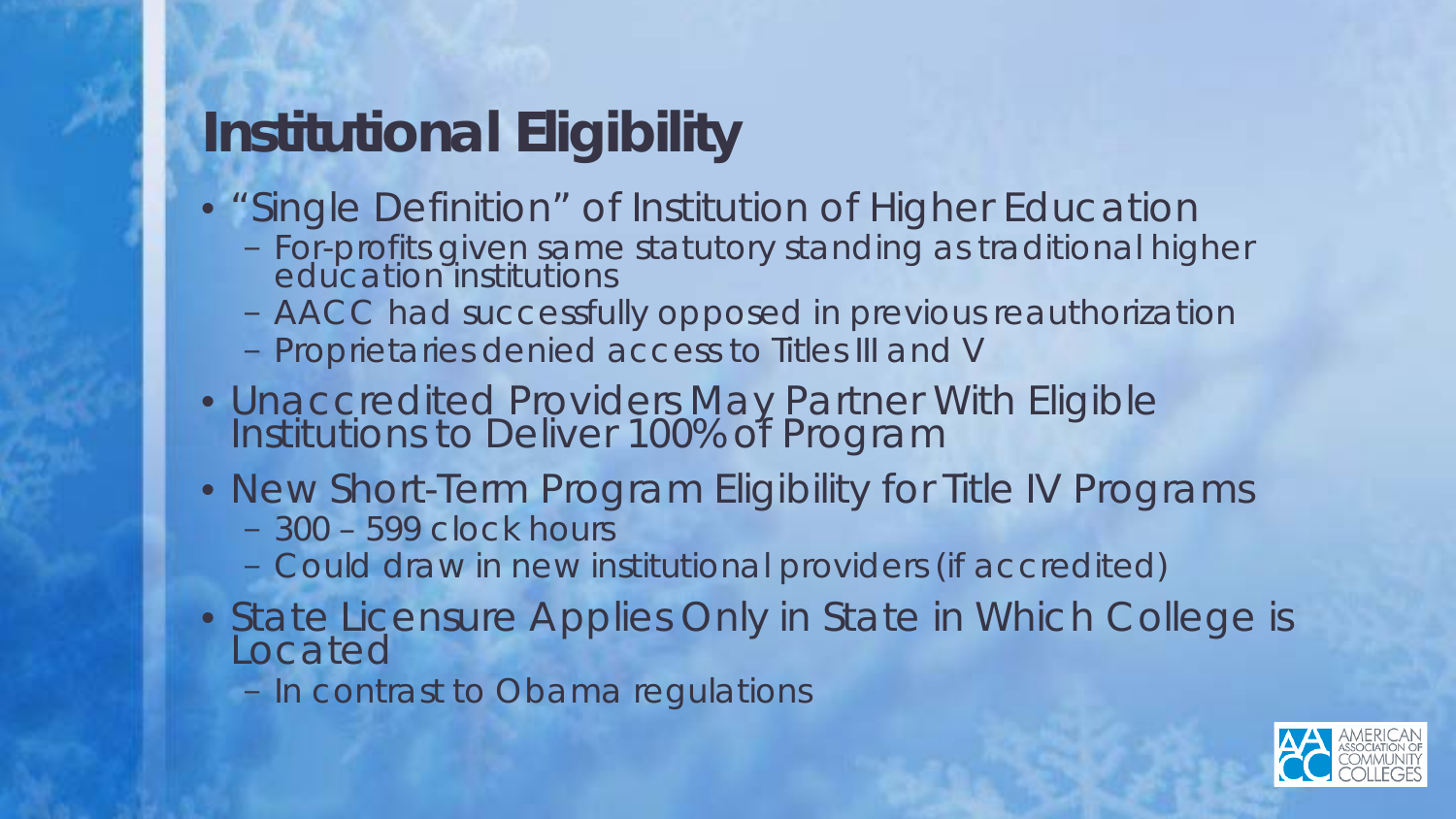#### **Data/Transparency**

- New "College Dashboard" Created to Replace Existing College Navigator
- Eliminates Student "Right to Know" and Other **Disclosures** 
	- Requires colleges to link to Dashboard on websites
- Dashboard has 4 New ED Outcomes Measures Cohorts
	- Grad Rates Disaggregated at 100%, 150%, and 200% of "Normal Time," PLUS 300% for Community Colleges
- Debt Levels by Program

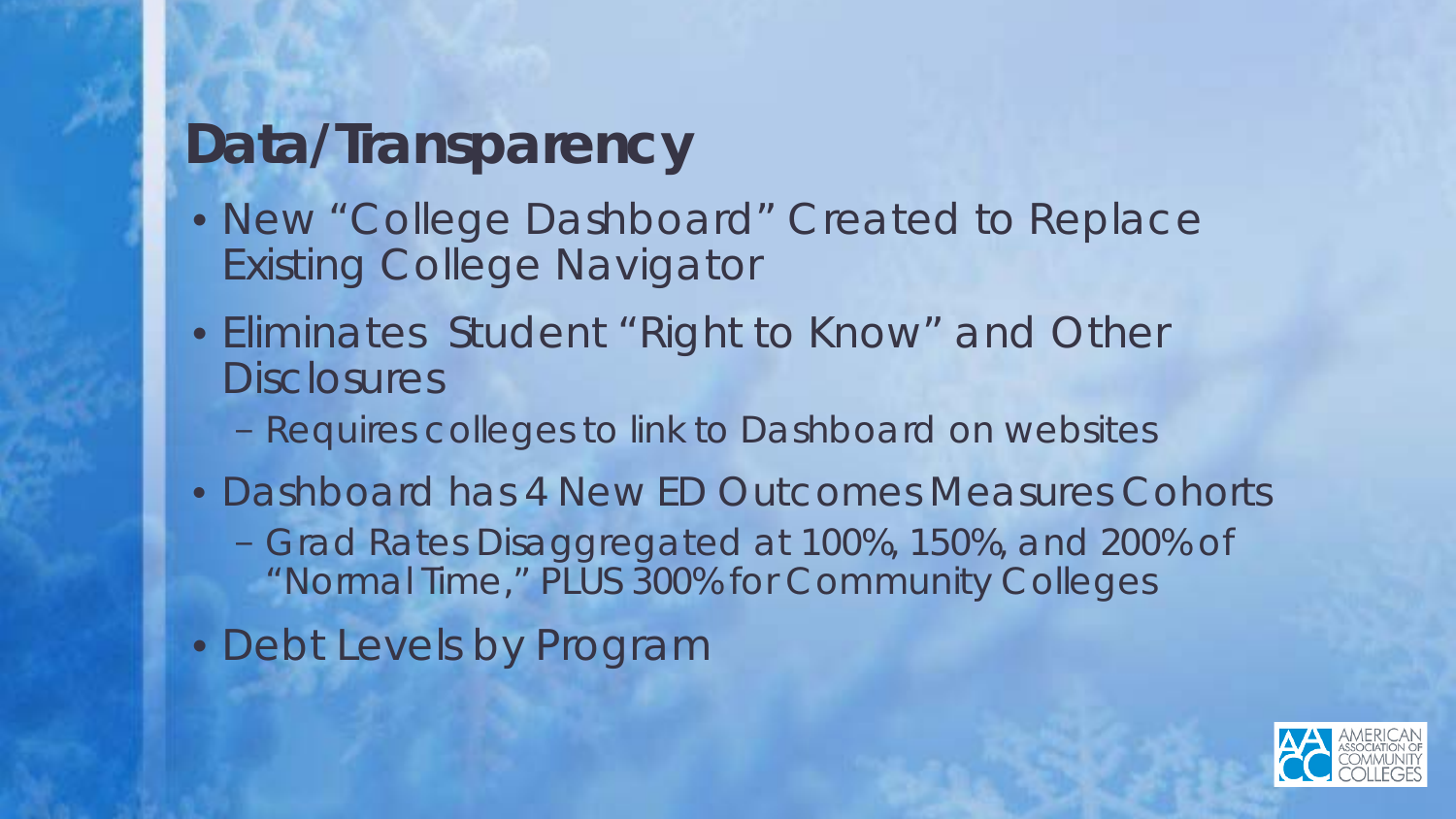# **Data/Transparency**

- Program Completer Earnings at 5 and 10 Years After **Graduation** 
	- Data derived from matching Title IV recipients, similar to gainful employment
- ED Feasibility Study Mandated on Ability of National Student Clearinghouse to Operate a Comprehensive Student Data System
- No Unit Record Data System Created
	- Glancing effort made at committee markup

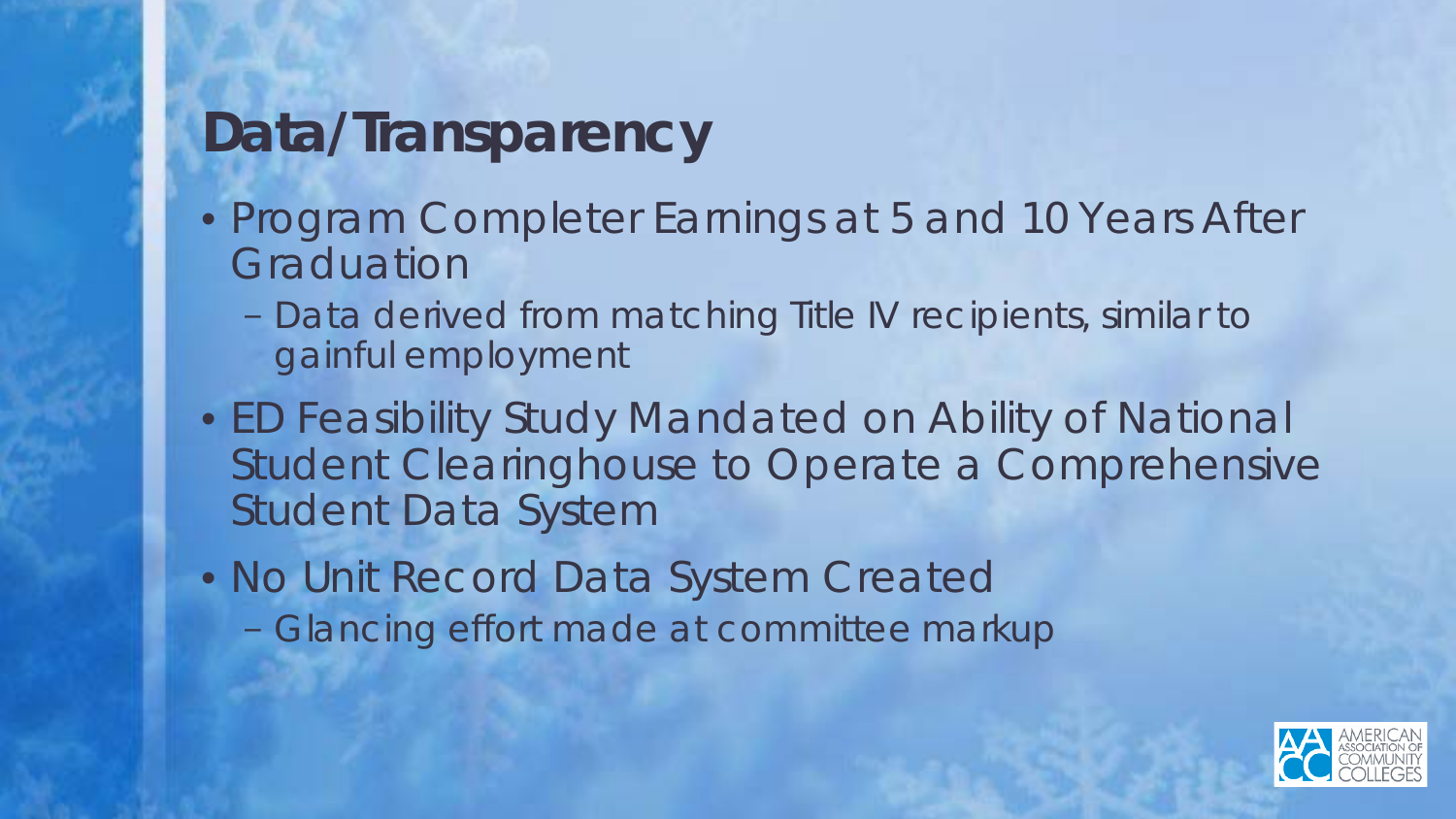#### **General Student Aid Provisions**

- New Eligibility for Short-Term Programs (300-599 hours)
	- Major benefit for CC students
	- Not AACC's original position but better in some respects
	- JOBS Act covers 150 hour programs w/ more limited eligibility
- "Ability-to-Benefit" Students Qualify for Title IV Aid After Accumulating Six Credits
	- Expansion of current policy, which is applied to career pathways students only
- Aid Must Be Delivered Like a Paycheck
	- In weekly or monthly installments
	- Up-front costs can be considered

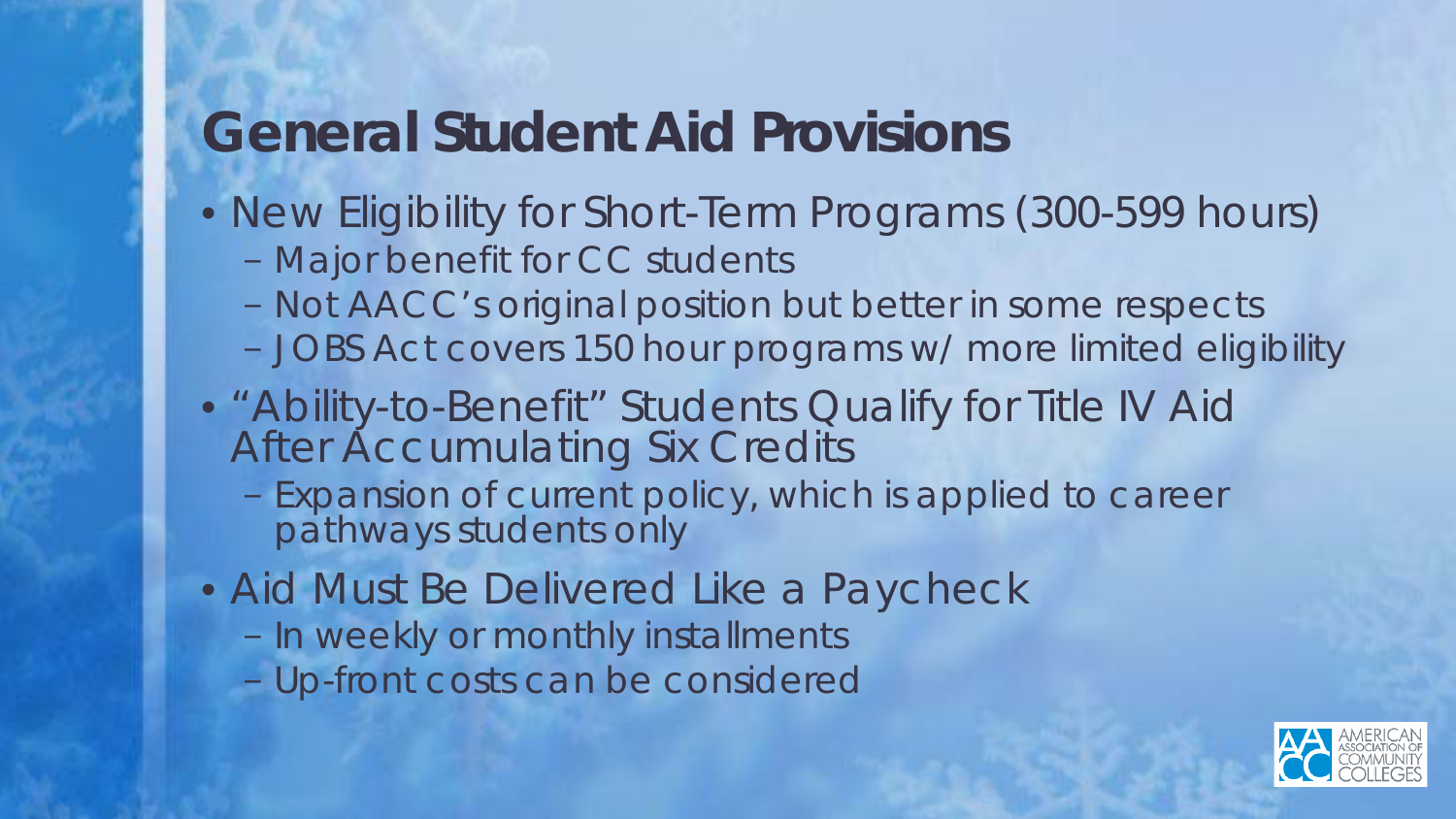### **Pell Grant Program**

- Bill Sustains Current Student Eligibility
	- Ongoing AACC priority
- Bill Retains Lifetime Limit of 12 FTE Semesters
	- Not 14 as AACC proposed
- Bill Creates Pell Grant Bonus of \$300/year for Students Who Take 15 Credits
	- 12 credits still considered full-time
- Maximum Grant Not Indexed to Inflation
	- Funding source/offset problematic
- ED Must Report to Congress on Program Spending Trends

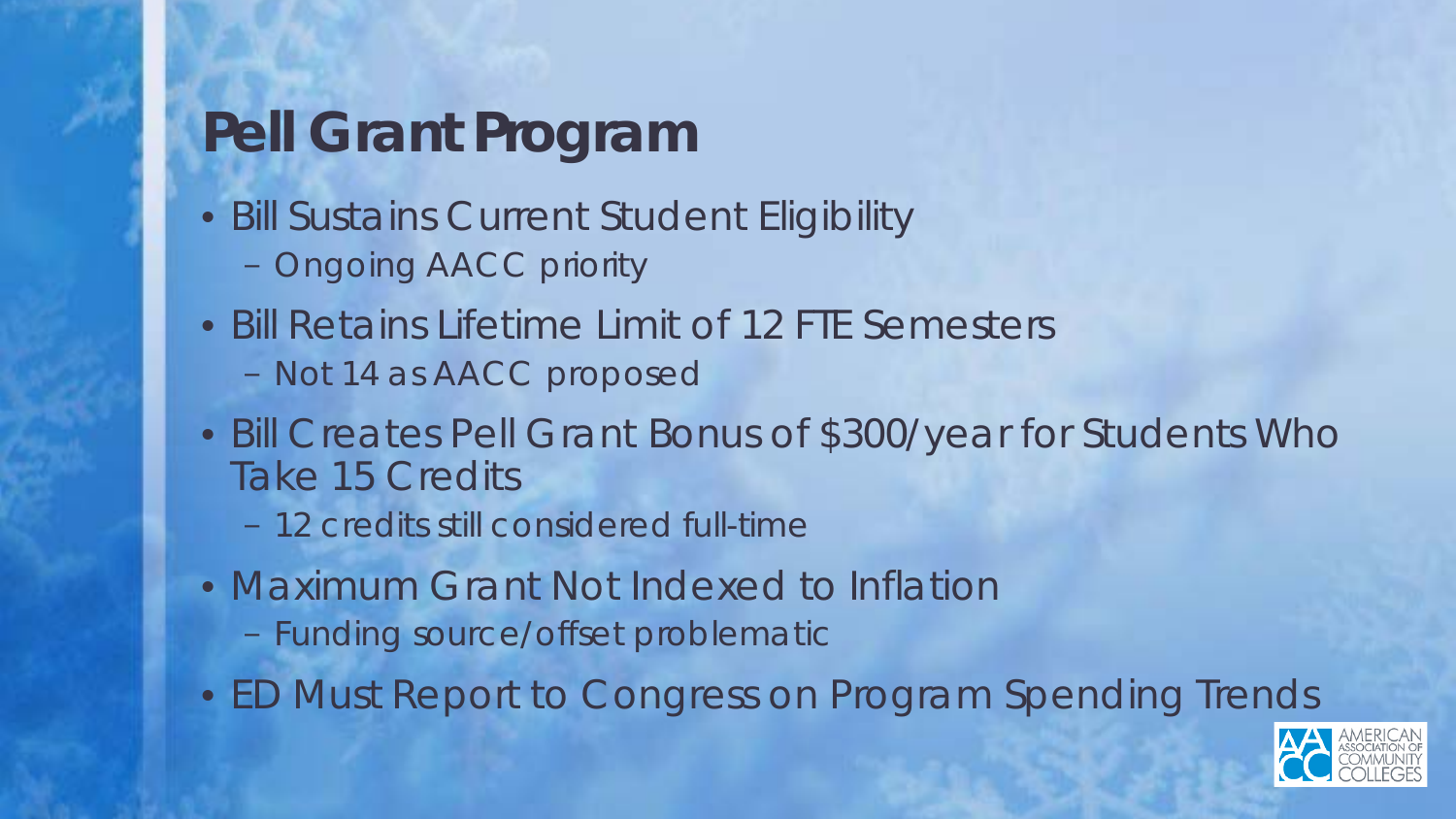#### **Federal Work-Study (FWS)/SEOG**

- FWS Funding is Doubled
- New Formula for Distributing Funds to Campuses – Could Benefit CCs
- Priority Given To Work-Based Learning
- Community Service Requirement Eliminated
- Greater FWS Share Can Be Used for Private Sector Jobs
- SEOG is Eliminated
	- CCs currently receive 24% of funds
	- Part of "One Grant, One Loan, One Work" program mantra

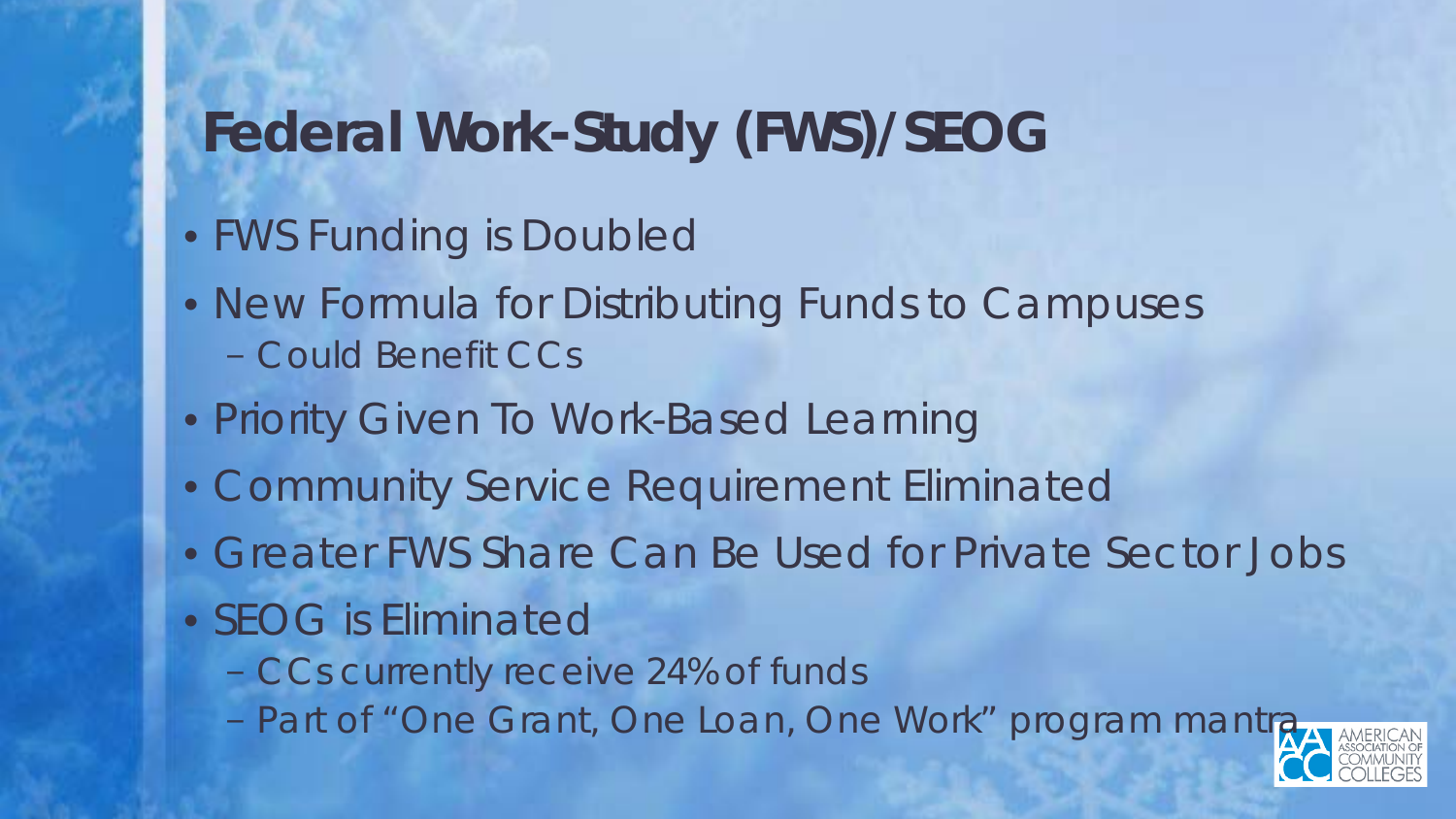#### **ONE Loans**

- New Federal ONE Loan Created
- Current Need-Based, In-School Interest Subsidy Eliminated
- Two Repayment Plans
	- Standard 10-Year
	- Income-Based
- IBR Plan: Total Payments Capped at Ten Year Standard Amount
- No Loan Forgiveness

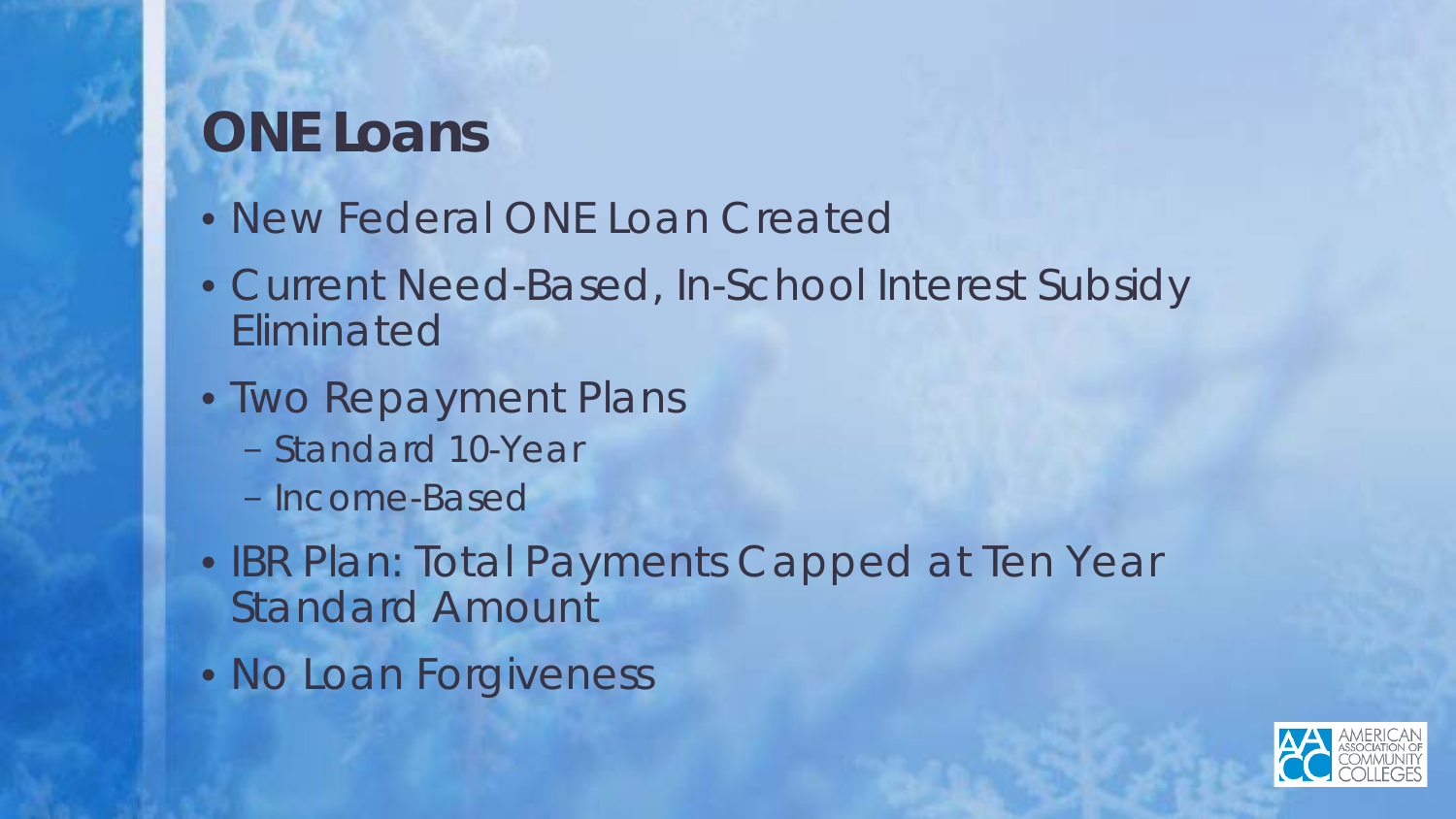#### **Repayment Rates and Program Eligibility**

- Institutional Cohort Default Rates (CDR) Eliminated and Replaced by Program-Level Repayment Rates
- Student is Counted as Being in Repayment if < 90 Days **Delinquent**
- If Program Has Fewer Than 30 Borrowers, 3 Year Data are Used
- Programs That Have Repayment Rates < 45% for Three Consecutive Years Lose Eligibility
- "Participation Rate Index" Concept Applied
	- Programs where < 20% of eligible students borrow would get break
- Impact on CCs Uncertain
	- Likely to Be Negative in Some Cases Given Sheer Number of Programs

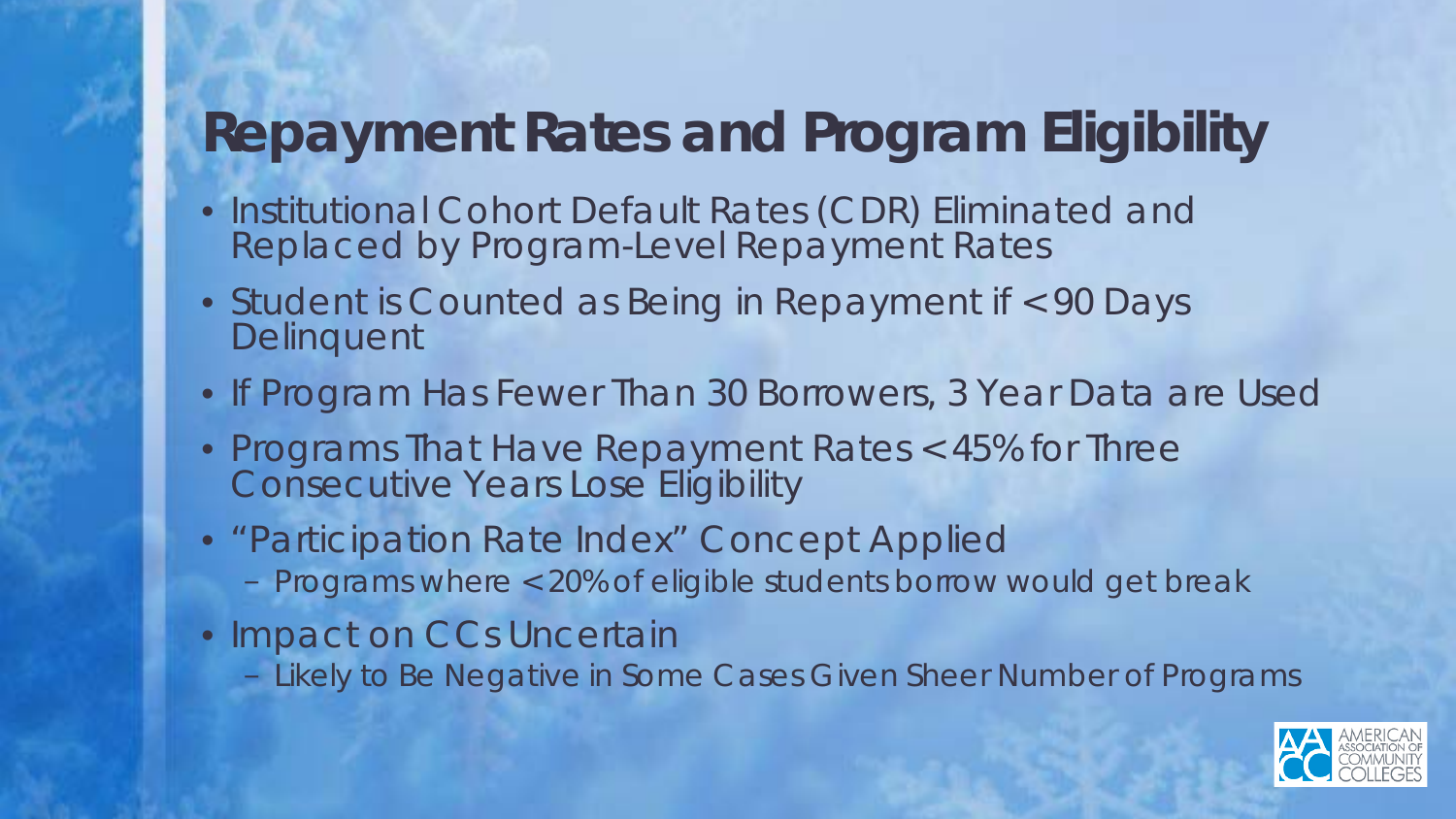#### **Institutional Loan Discretion**

- Institutions Given New Authority to Prorate or Limit Loan Amounts in Defined Circumstances
	- Longstanding AACC priority
	- Reduced amounts can be provided to account for:
		- Starting salary for typical occupations (BLS) in relation to debt (as in FAST Act)
		- Less than full-time enrollment
		- Credential level
		- Grade level of student seeking a loan
- Must Be Applied in Same Manner to Similarly Situated Students
- Student May Request Waiver

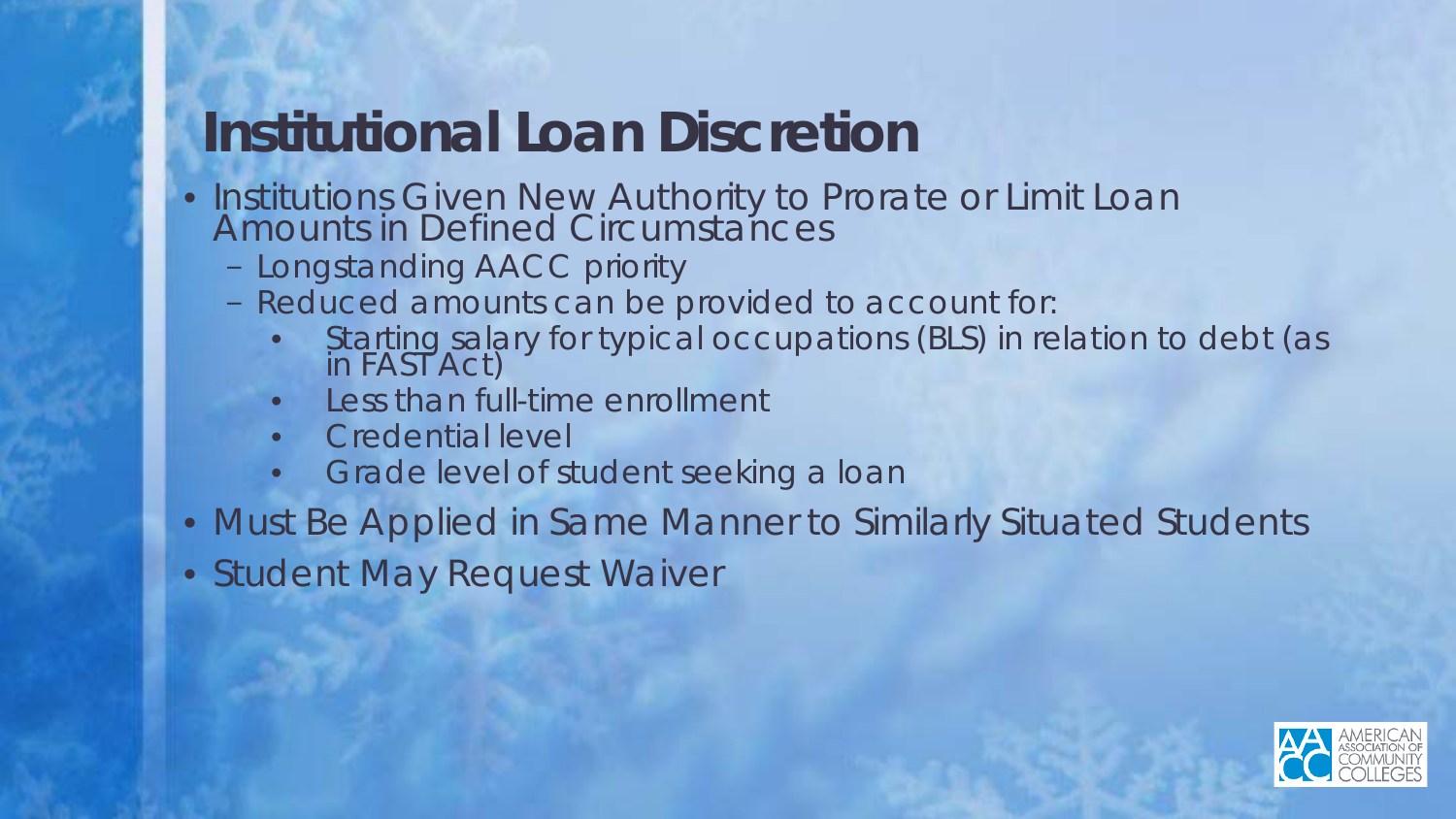#### **Institutional Aid Programs**

- Title III-A: Strengthening Institutions Eliminated
	- Without stated rationale
	- Staff have indicated that \$ were used to fund new apprenticeship program
- New Graduation Rate Requirement of 25% of "Normal Time" to Completion (Including Transfers)
	- Applied to Hispanic-Serving Institutions, Predominantly Black Institutions, Asian American-Serving Institutions, and other MSI programs
	- Not applied to HBCUs and Tribally-Controlled Institutions
		- **Indese are formula grants**

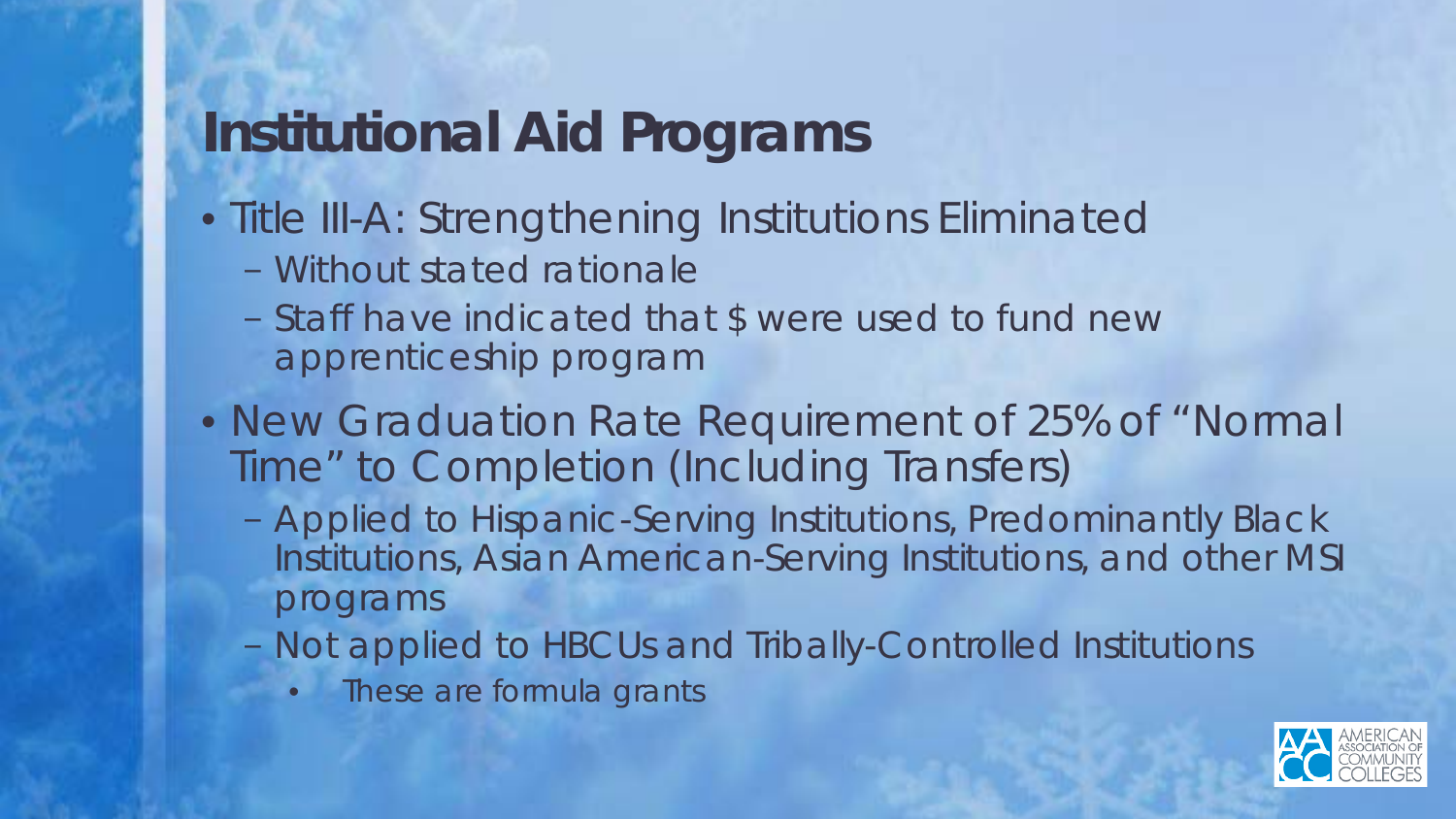### **Apprenticeship Program (Title II)**

- New Title II Apprenticeship Title Replaces Teacher Training Programs
- Creates New Apprenticeship/Work-Based Learning Program
	- Not limited to registered apprenticeships
- Eligible Recipients Must Include Institution and Industry Partner
	- College would not necessarily be lead partner
	- For-profit colleges eligible
- 50% Match Requirement
- Funds Could Cover 50% of Wages
- No Direct Funding for Education
	- Funds for equipment and curriculum development

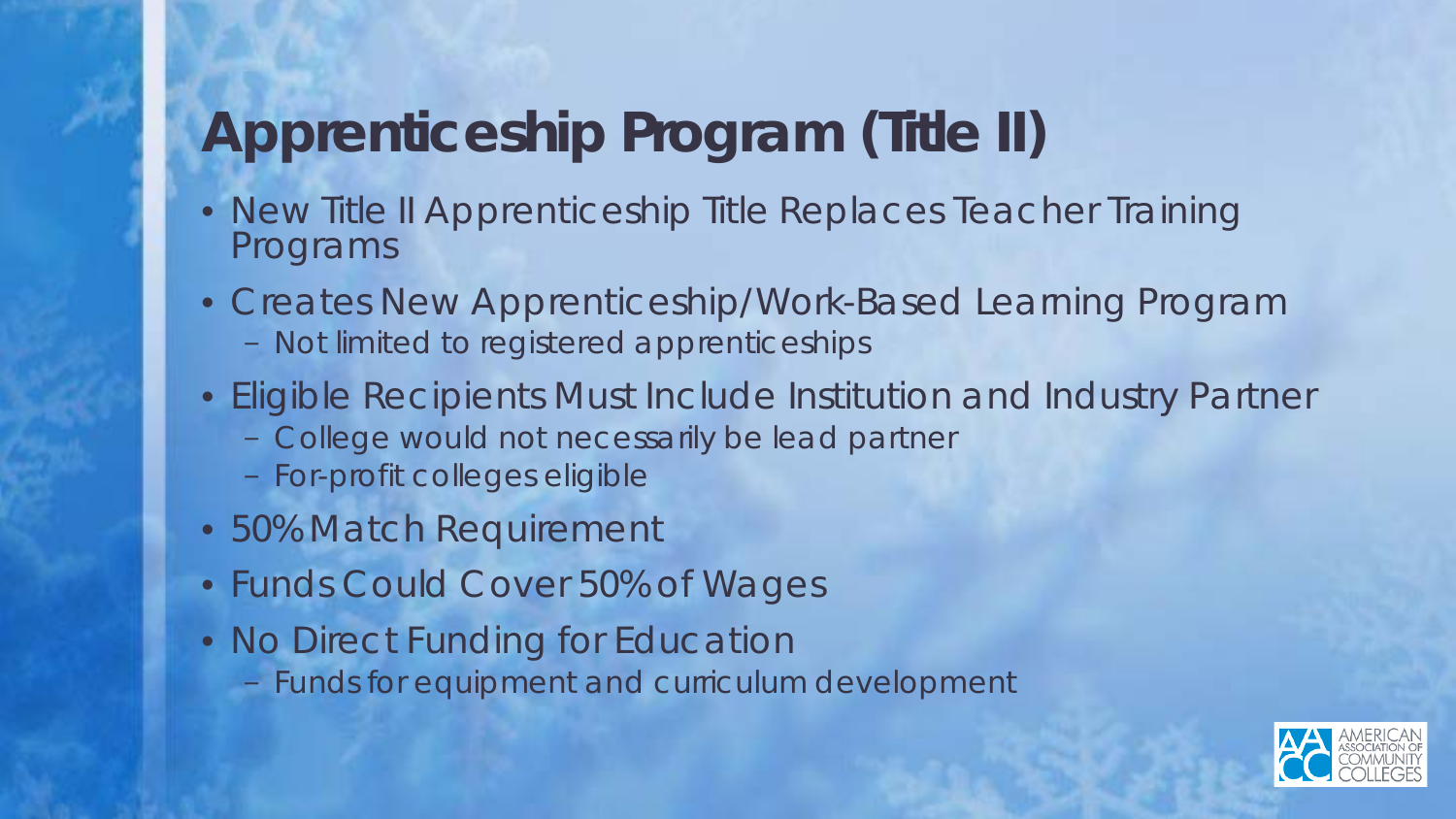#### **Accreditation**

- Ten Previous Requirements for Agency Standards Reduced to One: "Student Learning and Educational Outcomes"
	- Represents refocusing of federal role
- Accreditors Assume Significant Responsibilities for Competency-Based Education
- No "Bright Line" Requirements in Bill or Assigned to ED – A victory

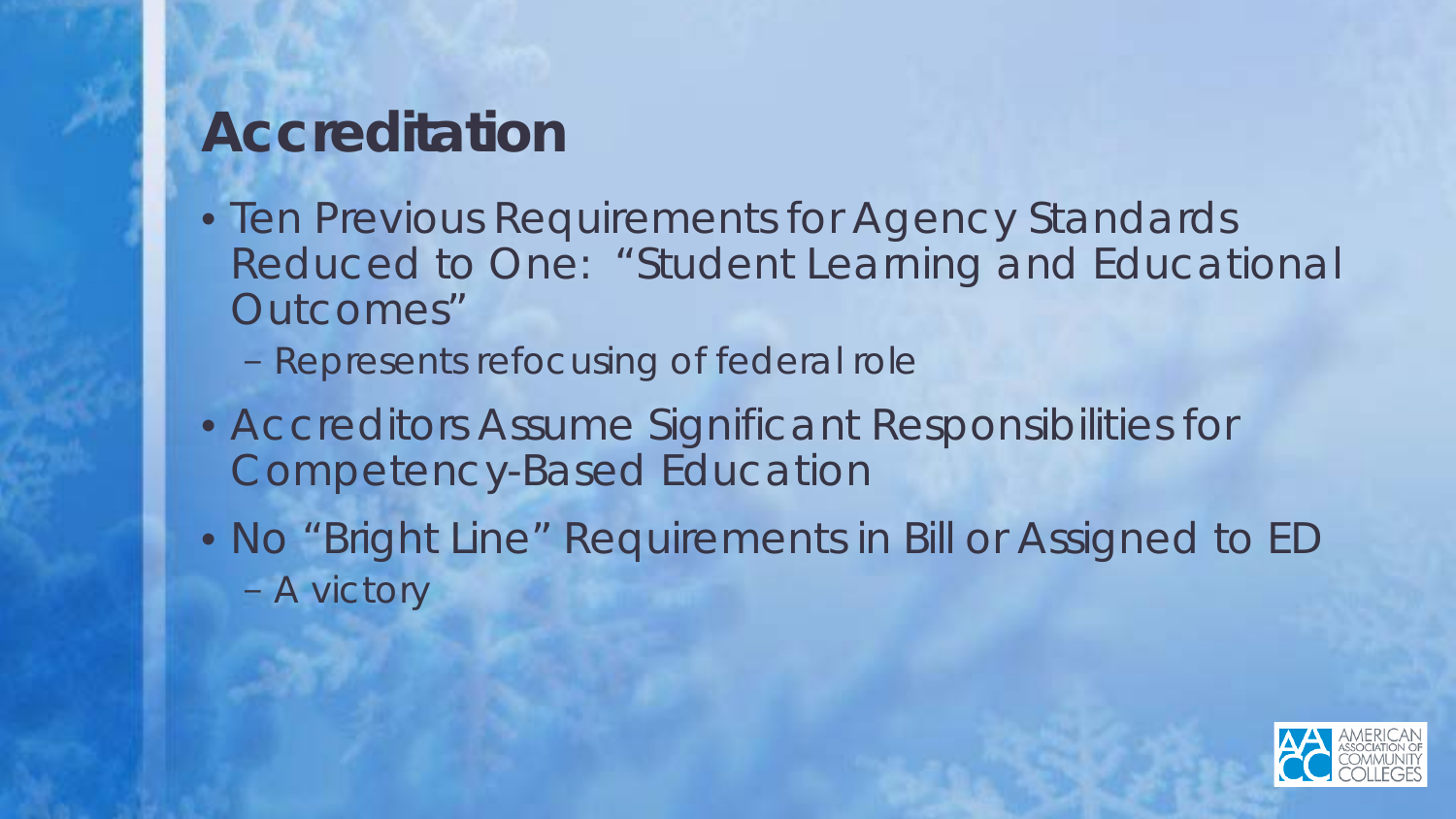#### **For-Profit Institutions**

- PROSPER Act is a Banner Bill for For-Profits
	- Single definition of institution of higher education
	- Non-eligible provider access to Title IV funds (via eligible institution)
	- Elimination of gainful employment language
	- Elimination of 90/10 rule
	- Elimination of ED regulatory authority on state licensure
	- Rewritten borrower defense statute

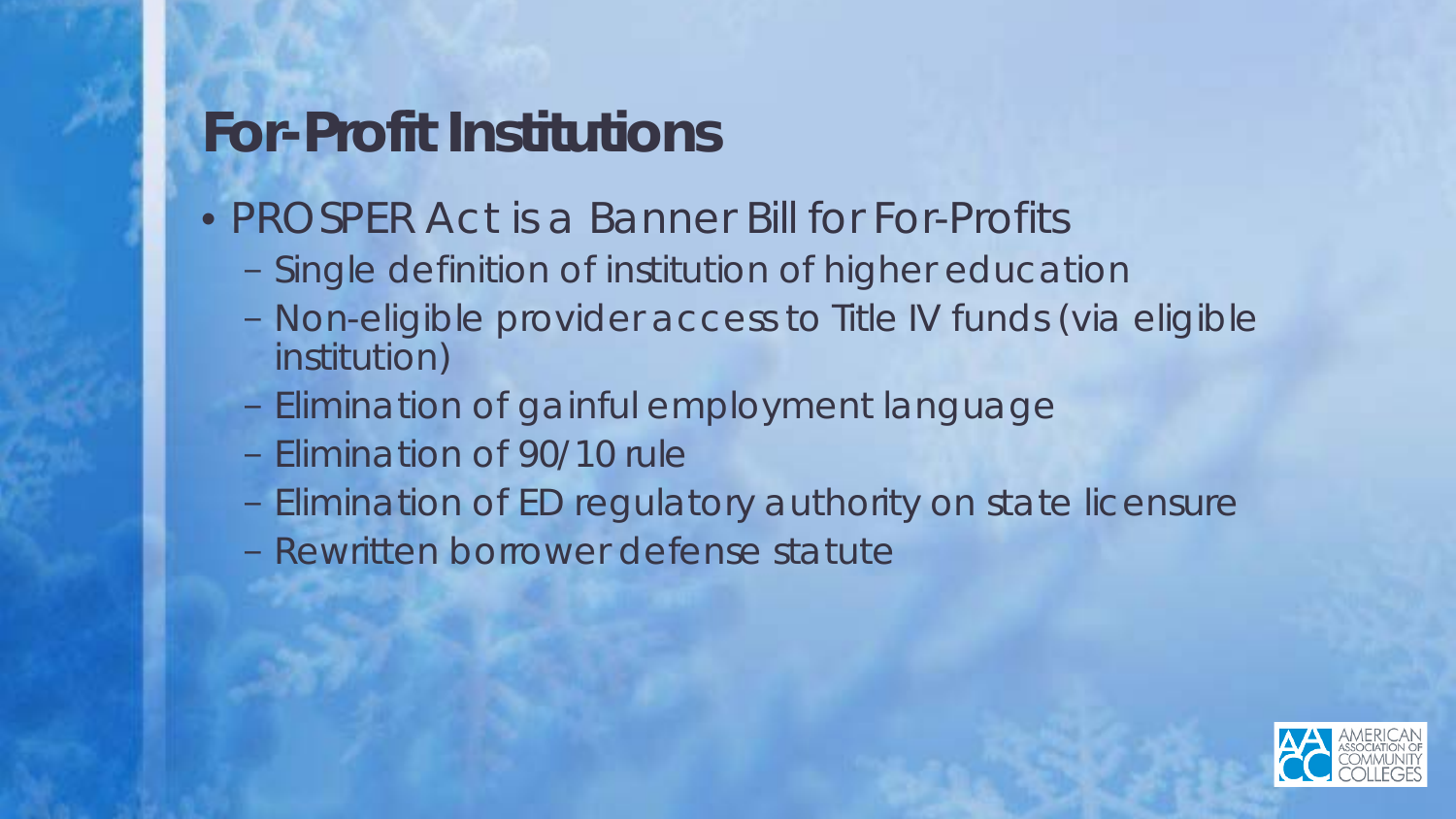## **Regulatory Policy**

- General Lightening of Federal Involvement
- ED Barred From Regulating in Controversial Obama Areas – State authorization, GE, credit hour
- General ED Regulatory Authority is Placed Under New **Conditions**
- Campus Sexual Assault and Related Policies are Articulated
	- Climate survey required
	- Confidential counselor(s)required
	- MOUs with primary law enforcement entity encouraged
	- One-page document must be produced and given to survivors
	- Institutions decide evidentiary standard in disciplinary proceedings
- Some Institutional Disclosures Eliminated

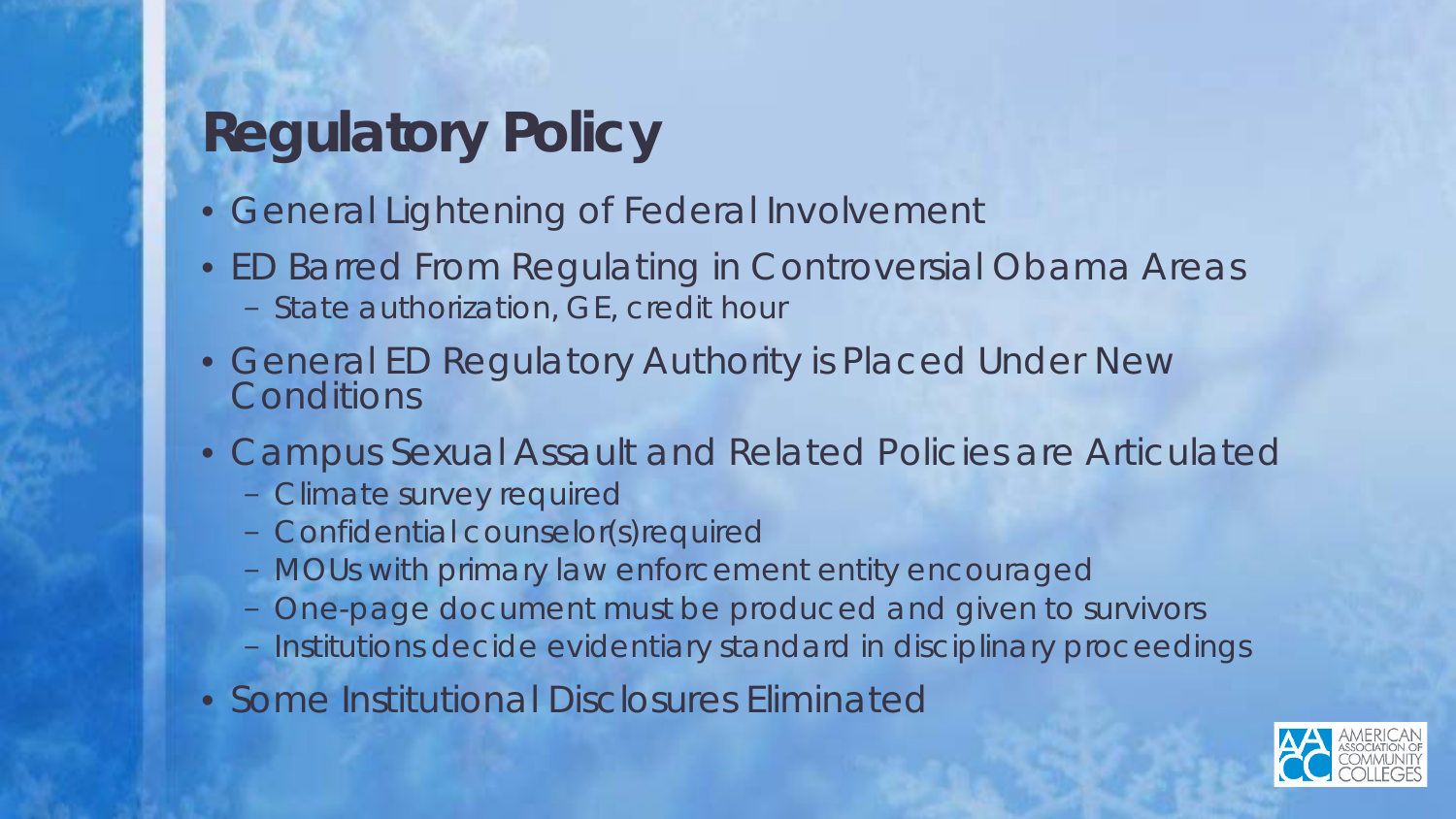#### **Community College Scorecard on PROSPER Act**

#### • Big Pluses

- Short-term program Title IV eligibility
- Improved graduation rate metric
- Increased Aid officer discretion on loans
- Big Negatives
	- Risk-sharing
	- Title III-A elimination
	- Reduced investment in students

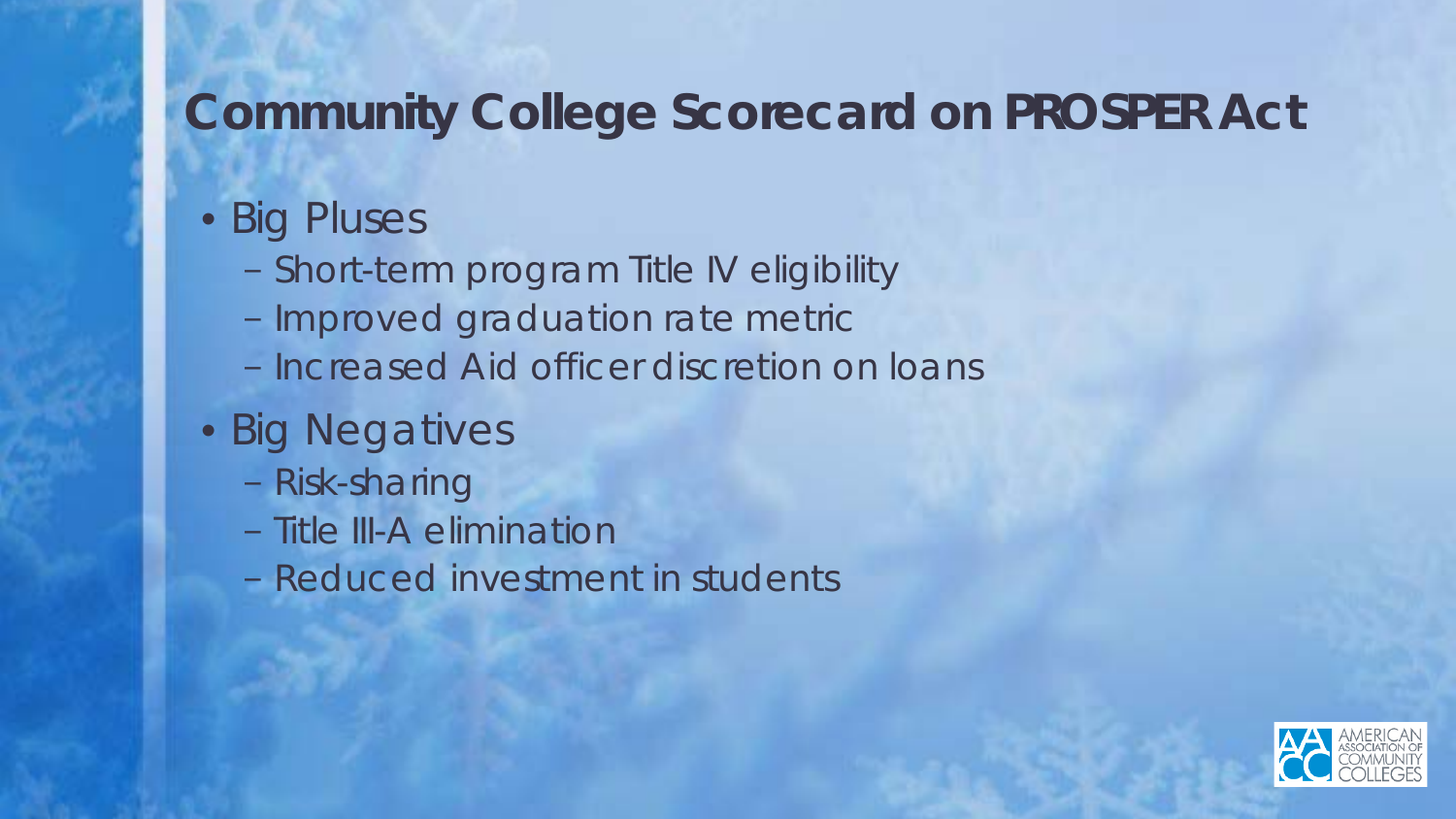#### **H.R.1, Tax Cuts and Jobs Act**

- Compromise Bill Headed for Votes This Week
- House-Passed Provisions Limiting Student Financing Vehicles Were Rejected
	- Elimination of Lifetime Learning Tax Credit and Section 127 were most threatening
- AOTC Quirk Still Not Fixed
- Higher Standard Deduction Expected to Lower Charitable **Contributions** 
	- Itemizers reduced from 30% to 5%
- Limitations on Deductibility of State and Local Taxes Will Likely Reduce Revenues and Pressure Institutional Budgets – Deduction capped at \$10,000

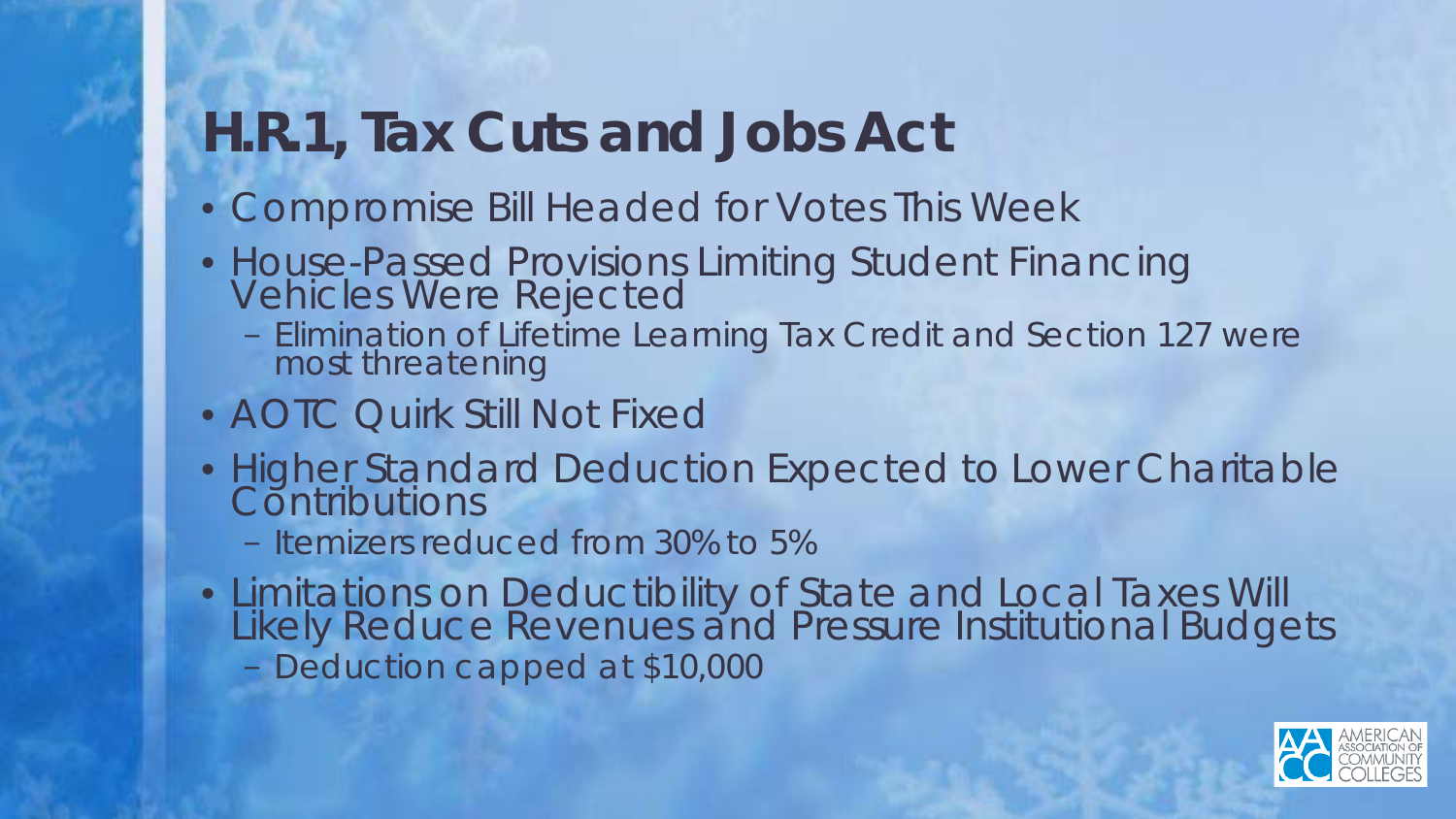## **FY 2018 Appropriations**

- Continuing Resolution Expires December 22
	- Budget deal not likely before then another CR will be needed
- House and Senate Pursuing Different Strategies
	- House: CR until Jan. 19 along with Defense appropriations bill, partisan CHIP legislation
	- Senate: CR won't have Defense bill or House CHIP measure
		- May contain new top-line spending numbers
		- May be vehicle for other priorities (CHIP, disaster recovery, etc.)
		- DACA fix not looking likely

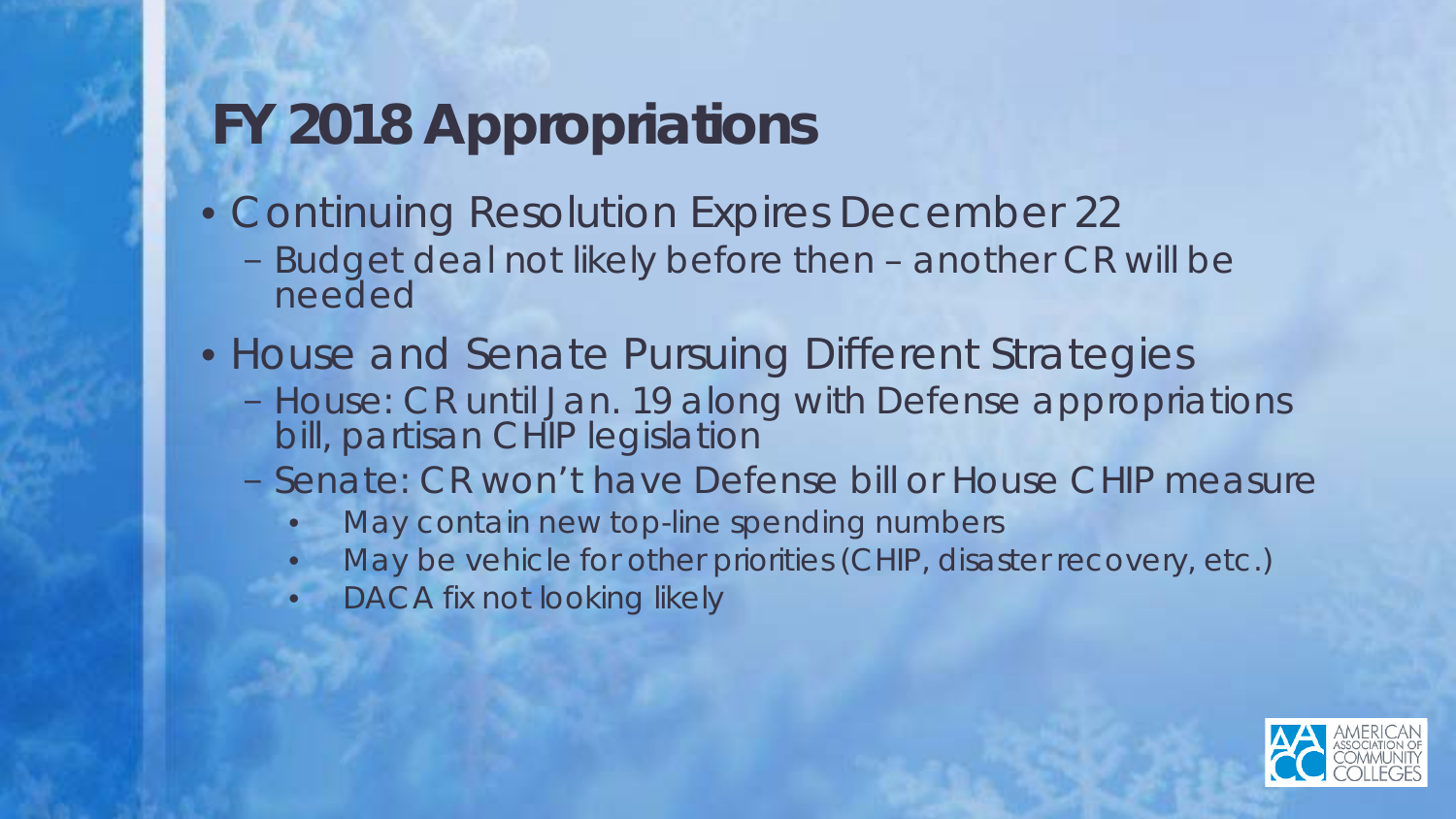#### **What Can I Do?**

- Help AACC Assess Impact of Risk-Sharing
- Join AACC's Advocacy Advisory Group – Email David Baime, [dbaime@aacc.nche.edu](mailto:dbaime@aacc.nche.edu)
- Join us in New Orleans at AACC's WDI
	- January 30-February 2, 2018
	- Registration closes on January 5
	- [www.aaccwdi.com](http://www.aaccwdi.com/)
- Attend AACC's Advocates in Action Meeting
	- Washington, DC
	- June 11-12, 2018